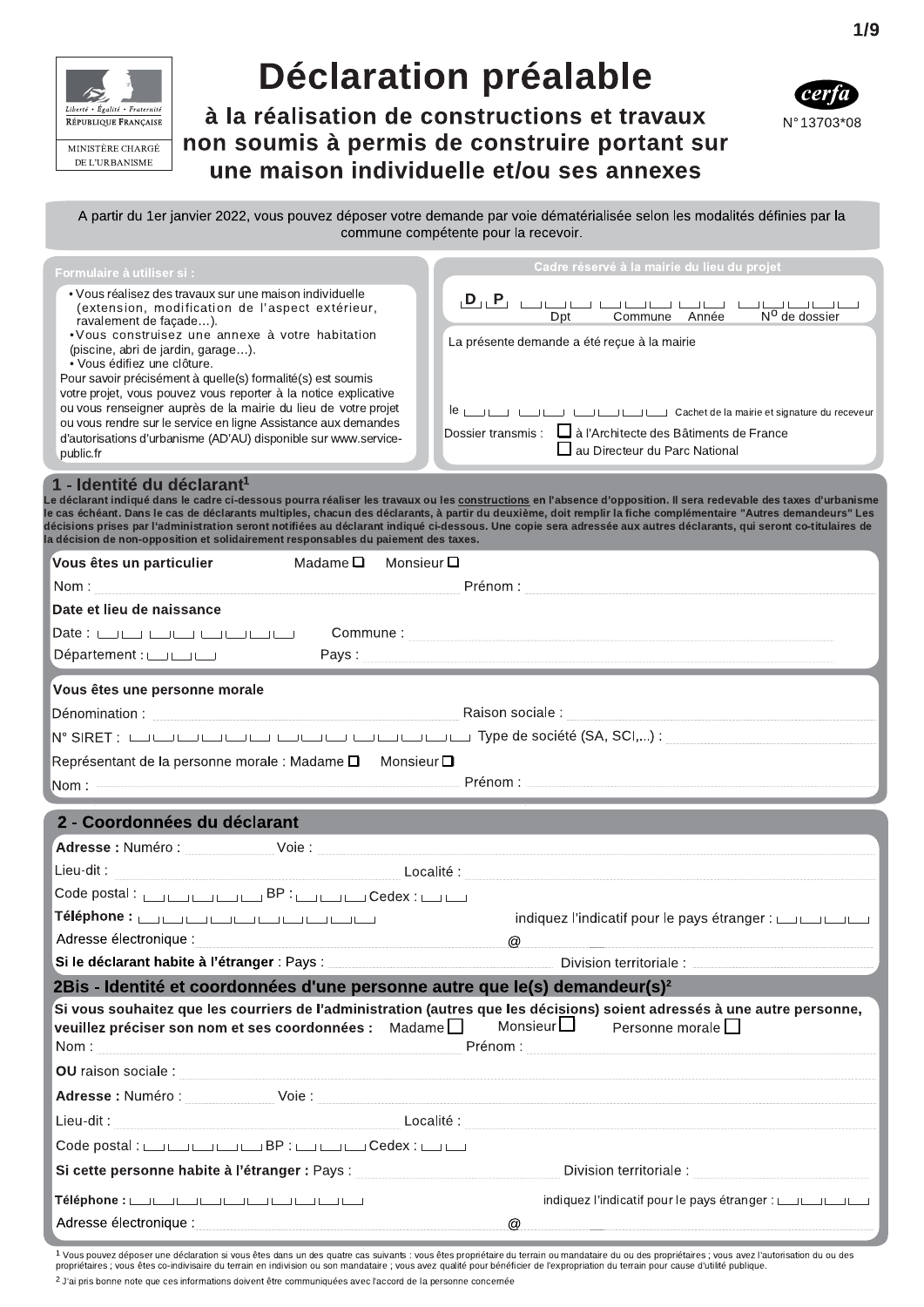| <b>Transmission par voie électronique :</b> |
|---------------------------------------------|
|                                             |

|            |  |  |  |  | J'accepte de recevoir à l'adresse électronique communiquée les réponses de l'administration et notamment par lettre recommandée          |  |  |
|------------|--|--|--|--|------------------------------------------------------------------------------------------------------------------------------------------|--|--|
|            |  |  |  |  | électronique ou par un autre procédé électronique équivalent les documents habituellement notifiés par lettre recommandée avec accusé de |  |  |
| réception. |  |  |  |  |                                                                                                                                          |  |  |
|            |  |  |  |  |                                                                                                                                          |  |  |
|            |  |  |  |  |                                                                                                                                          |  |  |

## 3 - Le terrain

|                                | Les informations et plans (voir liste des pièces à joindre) que vous fournissez doivent permettre à l'administration de localiser<br>précisément le (ou les) terrain(s) concerné(s) par votre projet.<br>Le terrain est constitué de l'ensemble des parcelles cadastrales d'un seul tenant appartenant à un même propriétaire. |
|--------------------------------|--------------------------------------------------------------------------------------------------------------------------------------------------------------------------------------------------------------------------------------------------------------------------------------------------------------------------------|
| Adresse du (ou des) terrain(s) |                                                                                                                                                                                                                                                                                                                                |
|                                |                                                                                                                                                                                                                                                                                                                                |
|                                |                                                                                                                                                                                                                                                                                                                                |
| complémentaire page 4)         | Code postal : $\Box$<br>Références cadastrales <sup>3</sup> : (si votre projet porte sur plusieurs parcelles cadastrales, veuillez renseigner la fiche                                                                                                                                                                         |
|                                | Préfixe : <b>Exercise</b> Section : <b>Exercise</b> Numéro : <b>Exercise</b>                                                                                                                                                                                                                                                   |
|                                |                                                                                                                                                                                                                                                                                                                                |
|                                | Si ce terrain est situé dans un lotissement, cochez cette case $\Box$<br>Cette donnée, qui est facultative, peut toutefois vous permettre de faire valoir des droits à construire ou de bénéficier d'impositions plus favorables.                                                                                              |
| 4 - Le projet                  |                                                                                                                                                                                                                                                                                                                                |
|                                | 4.1 - Nature de votre projet (cochez la ou les cases correspondantes)                                                                                                                                                                                                                                                          |
| Nouvelle construction          | Type d'annexe créée : $\Box$ Piscine<br>□ Garage<br>□ Véranda □ Abri de jardin                                                                                                                                                                                                                                                 |
|                                | $\Box$ Travaux sur une construction existante                                                                                                                                                                                                                                                                                  |
|                                | □ Extension □ Surélévation □ Création de niveaux supplémentaires                                                                                                                                                                                                                                                               |
|                                | Autre (précisez) : et al. et al. et al. et al. et al. et al. et al. et al. et al. et al. et al. et al. et al.                                                                                                                                                                                                                  |
| $\Box$ Clôture                 |                                                                                                                                                                                                                                                                                                                                |
|                                | Courte description de votre projet (facultatif) :                                                                                                                                                                                                                                                                              |
|                                |                                                                                                                                                                                                                                                                                                                                |
|                                | Votre projet concerne : $\Box$ votre résidence principale $\Box$ votre résidence secondaire                                                                                                                                                                                                                                    |
|                                | 4.2 - Surfaces de plancher (vous pouvez vous aider de la fiche d'aide pour le calcul des surfaces)                                                                                                                                                                                                                             |
|                                | Si votre projet modifie la surface de plancher, indiquez :                                                                                                                                                                                                                                                                     |
|                                | • la surface de plancher créée :                                                                                                                                                                                                                                                                                               |
|                                | • la surface de plancher supprimée :                                                                                                                                                                                                                                                                                           |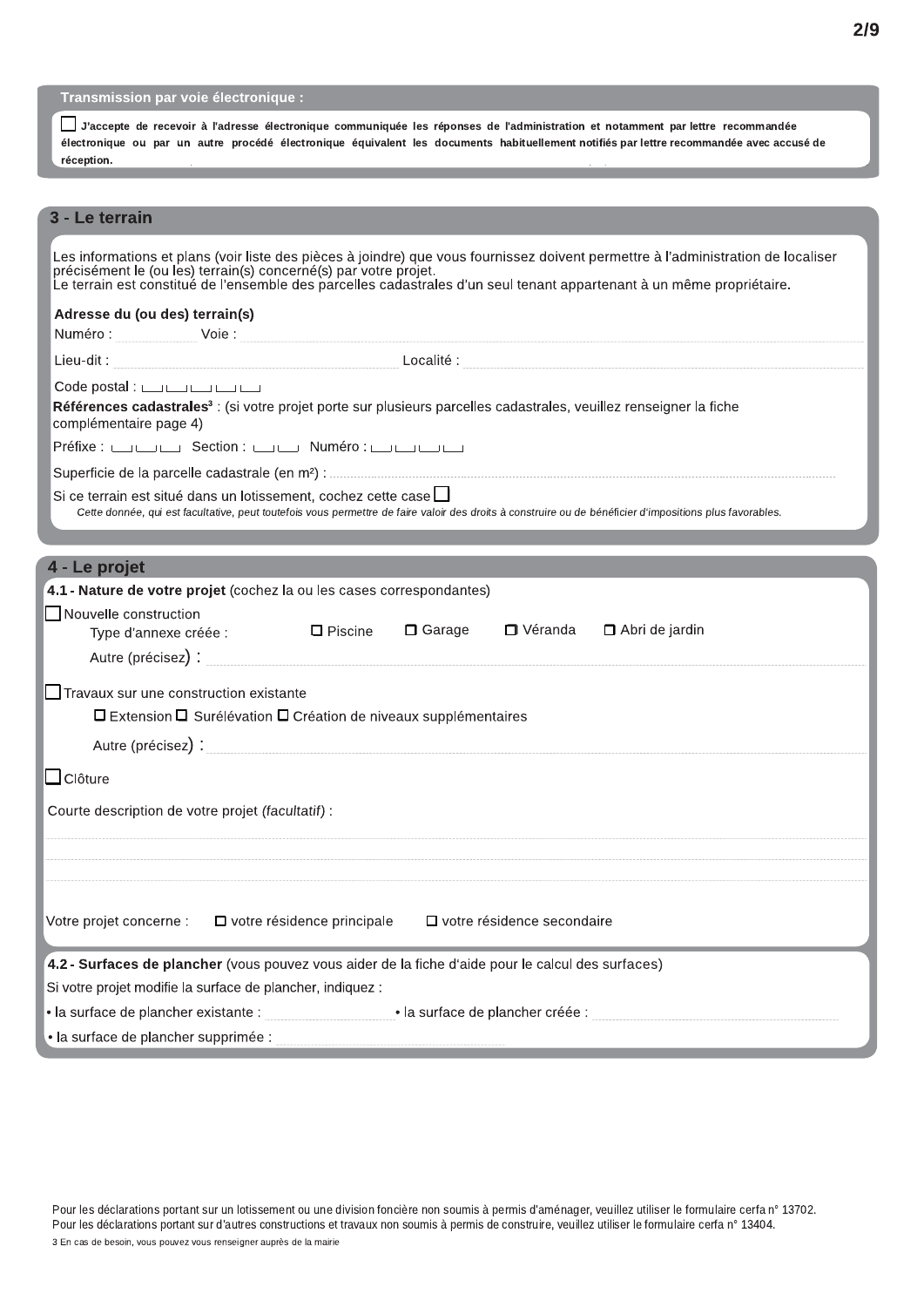## 5- Informations pour l'application d'une législation connexe

#### Indiquez si votre projet :

- □ déroge à certaines règles de construction et met en œuvre une solution d'effet équivalent au titre de l'ordonnance n° 2018-937
- du 30 octobre 2018 visant à faciliter la réalisation de projets de construction et à favoriser l'innovation

relève de l'article L.632-2-1 du code du patrimoine (avis simple de l'architecte des Bâtiments de France pour les antennes-relais  $\Box$ et les opérations liées au traitement de l'habitat indigne)

#### Indiquez si votre projet se situe dans les périmètres de protection suivants :

(informations complémentaires)

- se situe dans le périmètre d'un site patrimonial remarquable п
- se situe dans les abords d'un monument historique  $\Box$

#### 6 - Engagement du déclarant

J'atteste avoir qualité pour faire cette déclaration préalable. Je certifie exacts les renseignements fournis.

J'ai pris connaissance des règles générales de construction prévues par le code de la construction et de l'habitation.

Je suis informé(e) que les renseignements figurant dans cette déclaration préalable serviront, en cas de création de surfaces nouvelles, au calcul des impositions prévues par le code de l'urbanisme.

Signature du (des) déclarant(s)

۰ م ا

Dans le cadre d'une saisine par voie papier, votre déclaration doit être établie en deux exemplaires signés et doit être déposée à la mairie du lieu du projet.

Vous devrez produire :

- un exemplaire signé supplémentaire, si votre projet se situe dans le périmètre d'un site patrimonial remarguable ou se voit appliquer une autre protection au titre des monuments historiques ;<br>- un exemplaire signé supplémentaire, si votre projet se situe dans un site classé, un site inscrit ou une réserve naturelle ;

- deux exemplaires signés supplémentaires, si votre projet se situe dans un cœur de parc national.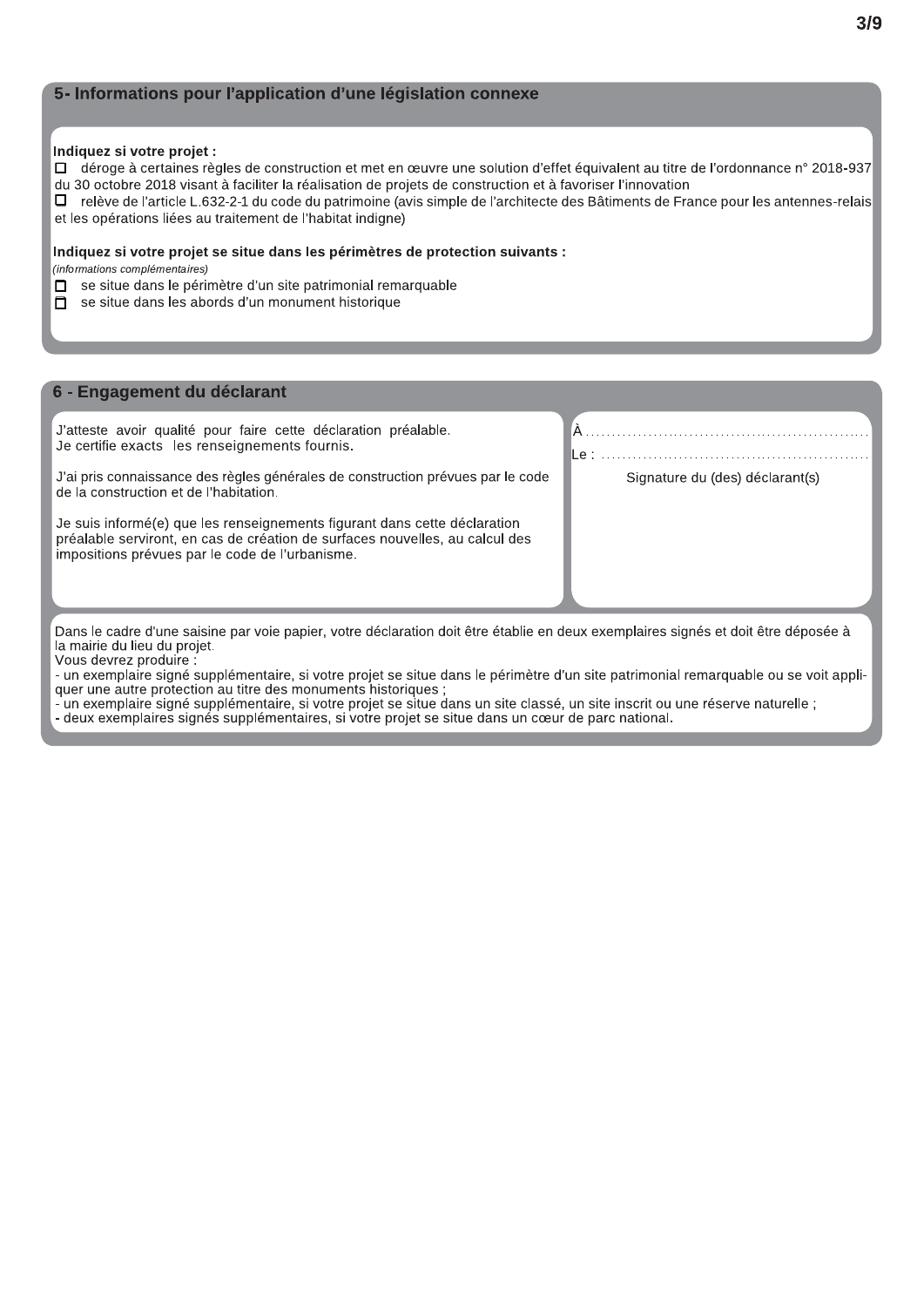## Références cadastrales : fiche complémentaire

Si votre projet porte sur plusieurs parcelles cadastrales, veuillez indiquer pour chaque parcelle cadastrale sa superficie ainsi que la superficie totale du terrain.

| Préfixe : صائب Section : صائب Numéro : صائب الصائب                                                   |
|------------------------------------------------------------------------------------------------------|
|                                                                                                      |
|                                                                                                      |
| Préfixe : صاحب Section : صاحب Numéro : صاحب الصاحب                                                   |
|                                                                                                      |
|                                                                                                      |
| Préfixe : صاب Section : صاب Numéro : صاب الصاحب ال                                                   |
|                                                                                                      |
|                                                                                                      |
| Préfixe : صاحب Section : صاحب Numéro : صاحب الصاحب                                                   |
|                                                                                                      |
|                                                                                                      |
| Préfixe : صاب Section : صاب Numéro : صاب الصاحب ال                                                   |
|                                                                                                      |
| Préfixe : روا Section : الكاني Numéro : الكاني الكانية التي المسابقة التي التي التي التي التي التي ا |
|                                                                                                      |
|                                                                                                      |
| Préfixe : صائب Section : صائب Numéro : صائب الصائب                                                   |
|                                                                                                      |
|                                                                                                      |
| Préfixe : صائب Section : صائب Numéro : صائب الصائب                                                   |
|                                                                                                      |
|                                                                                                      |
| Préfixe : صاحب Section : صاحب Numéro : صاحب الصاحب                                                   |
|                                                                                                      |
|                                                                                                      |
| Préfixe : صائب Section : صائب Numéro : صائب الصائب                                                   |
|                                                                                                      |
|                                                                                                      |
| Préfixe : رون Section : الكاني Numéro : الكاني الكانية التي المسابقة التي التي التي التي التي التي ا |
|                                                                                                      |
|                                                                                                      |
| Préfixe : صاحب Section : صاحب Numéro : صاحب الصاحب                                                   |
|                                                                                                      |
| Préfixe : صائب Section : صائب Numéro : صائب الصائب                                                   |
|                                                                                                      |
|                                                                                                      |
|                                                                                                      |
|                                                                                                      |
|                                                                                                      |
| Préfixe : صاب Section : صاب Numéro : صاب الصاحب ال                                                   |
|                                                                                                      |
|                                                                                                      |
|                                                                                                      |
|                                                                                                      |
|                                                                                                      |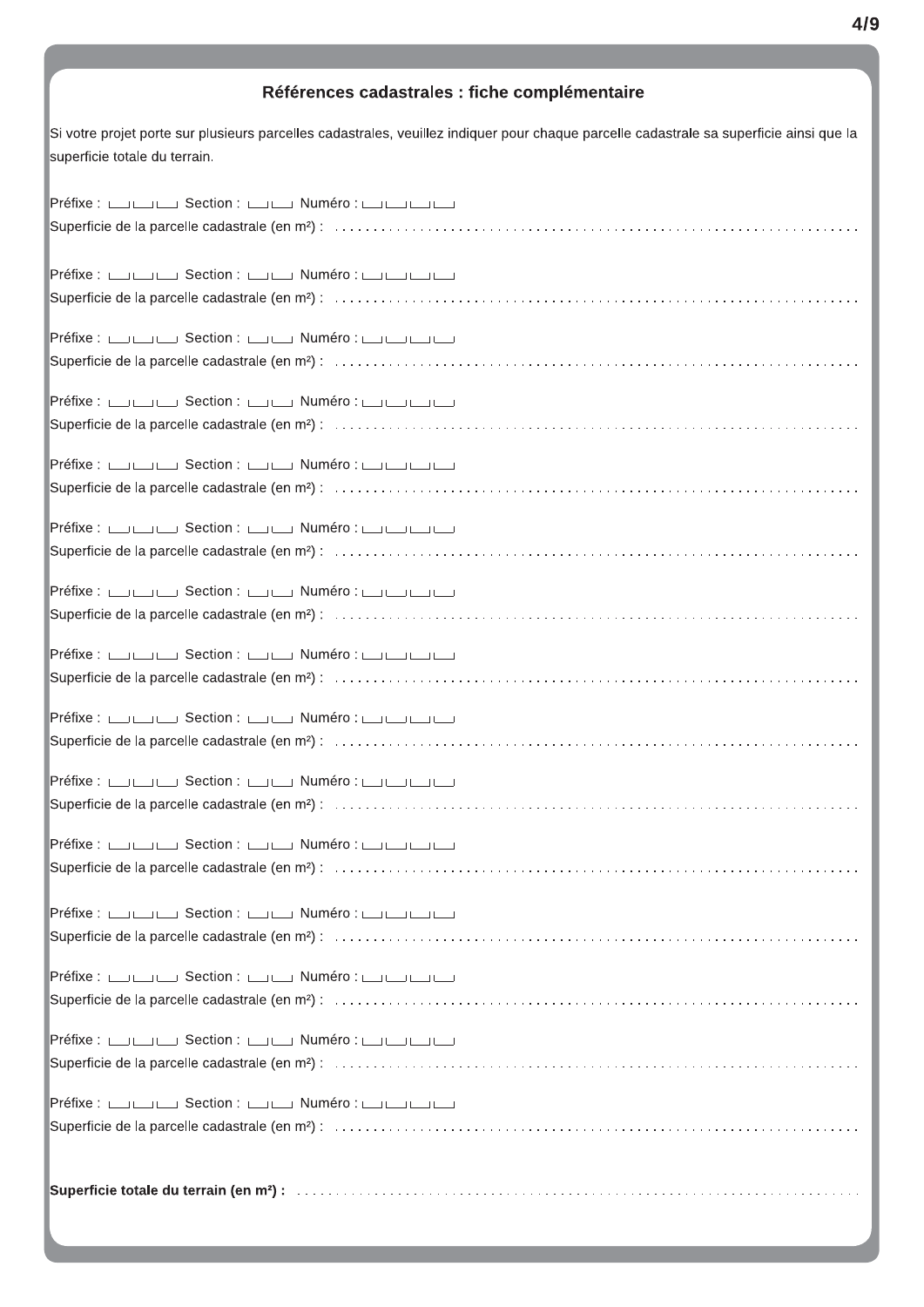## Traitements des données à caractère personnel

Conformément au Règlement (UE) 2016/679 relatif à la protection des personnes physiques à l'égard du traitement des données à caractère personnel et à la libre circulation des données et de la loi n°78-17 du 6 janvier 1978 relative à l'informatique, aux fichiers et aux libertés modifiée, vous disposez d'un droit d'accès et de rectification.

## 1- Traitement des données à des fins d'instruction de la demande d'autorisation

Le responsable de traitement est la commune de dépôt de votre dossier.

Les données recueillies seront transmises aux services compétents pour l'instruction de votre demande.

Pour toute information, question ou exercice de vos droits portant sur la collecte et le traitement de vos données à des fins d'instruction, veuillez prendre contact avec la mairie du lieu de dépôt de votre dossier.

## 2- Traitements à des fins de mise en œuvre et de suivi des politiques publiques basées sur la construction neuve et de statistiques

Vos données à caractère personnel sont traitées automatiquement par le Service des données et études statistiques (SDES), service statistique ministériel de l'énergie, du logement, du transport et de l'environnement rattaché au Ministère de la transition écologique, à des fins de mise en œuvre et de suivi des politiques publiques basées sur la construction neuve et de statistiques sur le fondement des articles R423-75 à R423-79 du code de l'urbanisme.

Pour toute information complémentaire, vous devez vous reporter à l'arrêté du 16 mars 2021 relatif au traitement automatisé des données d'urbanisme énumérées à l'article R.423-76 du code de l'urbanisme dénommé « SITADEL » au ministère de la transition écologique, présent sur le site Légifrance à l'adresse suivante : https://www.legifrance.gouv.fr/jorf/id/JORFTEXT000043279929

Vous pouvez exercer vos droits auprès du délégué à la protection des données (DPD) du MTE et du MCTRCT :

- A l'adresse suivante : rgpd.bacs.sdes.cgdd@developpement-durable.gouv.fr ou dpd.daj.sg@developpementdurable.gouv.fr
- · Ou par courrier (avec une copie de votre pièce d'identité en cas d'exercice de vos droits) à l'adresse suivante :

Ministère de la transition écologique Ministère de la cohésion des territoires et des relations avec les collectivités territoriales A l'attention du Délégué à la protection des données SG/DAJ/AJAG1-2, 92055 La Défense cedex

Si vous estimez que vos droits ne sont pas respectés, vous pouvez faire une réclamation auprès de la Commission Nationale Informatique et Libertés (CNIL), par courrier :

A l'attention du délégué à la protection des données ; 3 Place de Fontenov **TSA 80715** 75334 Paris Cedex 07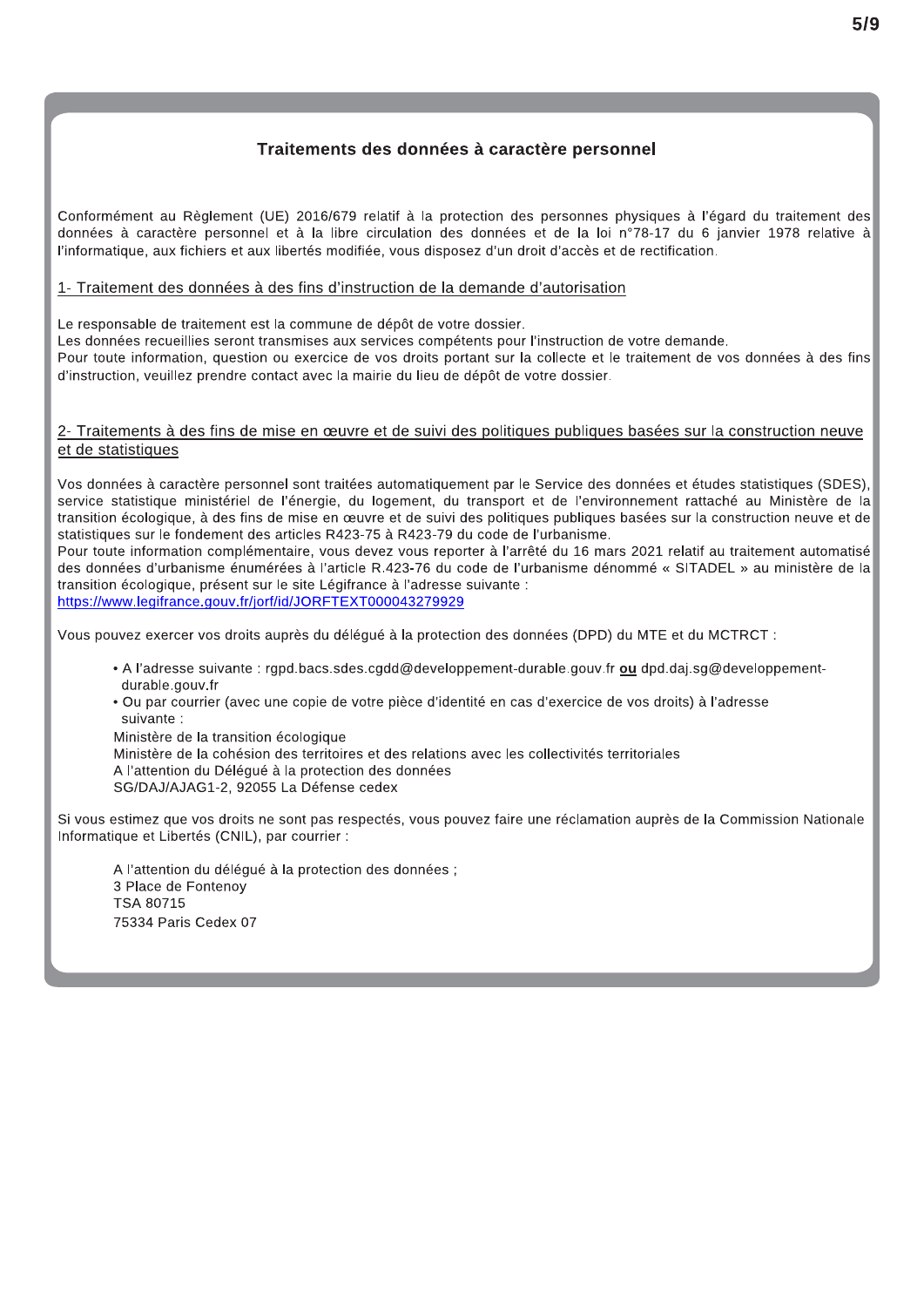

## Bordereau de dépôt des pièces jointes à une déclaration préalable

## Constructions et travaux non soumis à permis de construire portant sur une maison individuelle et/ou ses annexes

Cochez les cases correspondant aux pièces jointes à votre déclaration et reportez le numéro correspondant sur la pièce jointe

Pour toute précision sur le contenu exact des pièces à joindre à votre déclaration, vous pouvez vous référer à la notice explicative jointe et vous renseigner auprès de la mairie ou du service départemental de l'État chargé de l'urbanisme.

## Cette liste est exhaustive et aucune autre pièce ne peut vous être demandée

Dans le cadre d'une saisine par voie papier, vous devez fournir deux dossiers complets dans le cas général. Des exemplaires supplémentaires du dossier complet sont parfois nécessaires si votre projet est situé dans un secteur protégé (monument historique, site, réserve naturelle, parc national...)<sup>4</sup>. Chaque dossier doit comprendre un exemplaire du formulaire de déclaration accompagné des pièces nécessaires à l'instruction de votre demande, parmi celles énumérées ci-dessous [Art. R. 423-2a) du code de l'urbanisme]. En outre, deux exemplaires supplémentaires des pièces DP1, DP2 et DP3 doivent être fournis, quand ces pièces sont nécessaires à l'instruction de votre demande, afin d'être envoyés à d'autres services pour consultation et avis [Art. A.431-9 du code de l'urbanisme].

Attention : toutes les pièces ne sont pas à joindre systématiquement pour tout projet soumis à déclaration préalable. Seule la pièce DP1 (plan de situation) est à joindre obligatoirement, dans tous les cas.

## 1) Pièce obligatoire pour tous les dossiers :

|                                                                                 | 1 exemplaire par dossier   |
|---------------------------------------------------------------------------------|----------------------------|
| DP1. Un plan de situation du terrain [Art. R. 431-36 a) du code de l'urbanisme] | + 2 exemplaires supplémen- |

## 2) Pièces complémentaires à joindre selon la nature de votre projet :

| DP2. Un plan de masse coté dans les 3 dimensions [Art. R. 431-36 b) du code de l'urbanisme] A<br>fournir si votre projet crée une construction ou modifie le volume d'une construction existante<br>(exemples : véranda, abri de jardin)                      | 1 exemplaire par dossier<br>+ 2 exemplaires supplémen-<br>taires |
|---------------------------------------------------------------------------------------------------------------------------------------------------------------------------------------------------------------------------------------------------------------|------------------------------------------------------------------|
| DP3. Un plan en coupe précisant l'implantation de la construction par rapport au profil<br>du terrain [Art. R. 431-10b) du code de l'urbanisme]<br>À fournir si votre projet modifie le profil du terrain (exemple : piscine enterrée)                        | 1 exemplaire par dossier<br>+ 2 exemplaires supplémen-<br>taires |
| DP4. Un plan des façades et des toitures [Art. R. 431-10a) du code de l'urbanisme]<br>À fournir si votre projet les modifie (exemple : pose d'une fenêtre de toit, création d'une porte).<br>Inutile pour un simple ravalement de façade.                     | 1 exemplaire par dossier                                         |
| DP5. Une représentation de l'aspect extérieur de la construction faisant apparaître les<br>modifications projetées [Art. R. 431-36c) du code de l'urbanisme]<br>À fournir uniquement si la pièce DP4 est insuffisante pour montrer la modification envisagée. | 1 exemplaire par dossier                                         |

## 3) Pièces à joindre si vous créez ou modifiez une construction visible depuis l'espace public ou si votre projet se situe dans le périmètre d'un site patrimonial remarquable ou dans les abords des monuments historiques :

(En dehors de ces périmètres de protection, ces pièces doivent, par exemple, être fournies pour une piscine couverte ou une véranda qui sera visible depuis la rue mais elles ne sont pas utiles, par exemple ,pour une piscine non couverte qui ne se verra pas depuis l'espace public).

| DP6. Un document graphique permettant d'apprécier l'insertion du projet de construction dans<br>son environnement [Art. R. 431-10 c du code de l'urbanisme]                                                                                                                                   | 1 exemplaire par dossier          |
|-----------------------------------------------------------------------------------------------------------------------------------------------------------------------------------------------------------------------------------------------------------------------------------------------|-----------------------------------|
| DP7. Une photographie permettant de situer le terrain dans l'environnement proche<br>[Art. R. 431-10 d) du code de l'urbanisme]                                                                                                                                                               | 1 exemplaire original par dossier |
| DP8. Une photographie permettant de situer le terrain dans le paysage lointain, sauf si vous<br>justifiez qu'aucune photographie de loin n'est possible [Art. R. 431-10 d) du code de<br>l'urbanisme]                                                                                         | 1 exemplaire original par dossier |
| DP8-1. Une note précisant la nature de la ou des dérogations demandées et justifiant<br>du respect des objectifs et des conditions fixées aux articles L. 151-29-1 et L. 152-6 du code<br>de l'urbanisme pour chacune des dérogations demandées. [Art. R. 431-31-2 du code<br>de l'urbanismel | 1 exemplaire par dossier          |

taires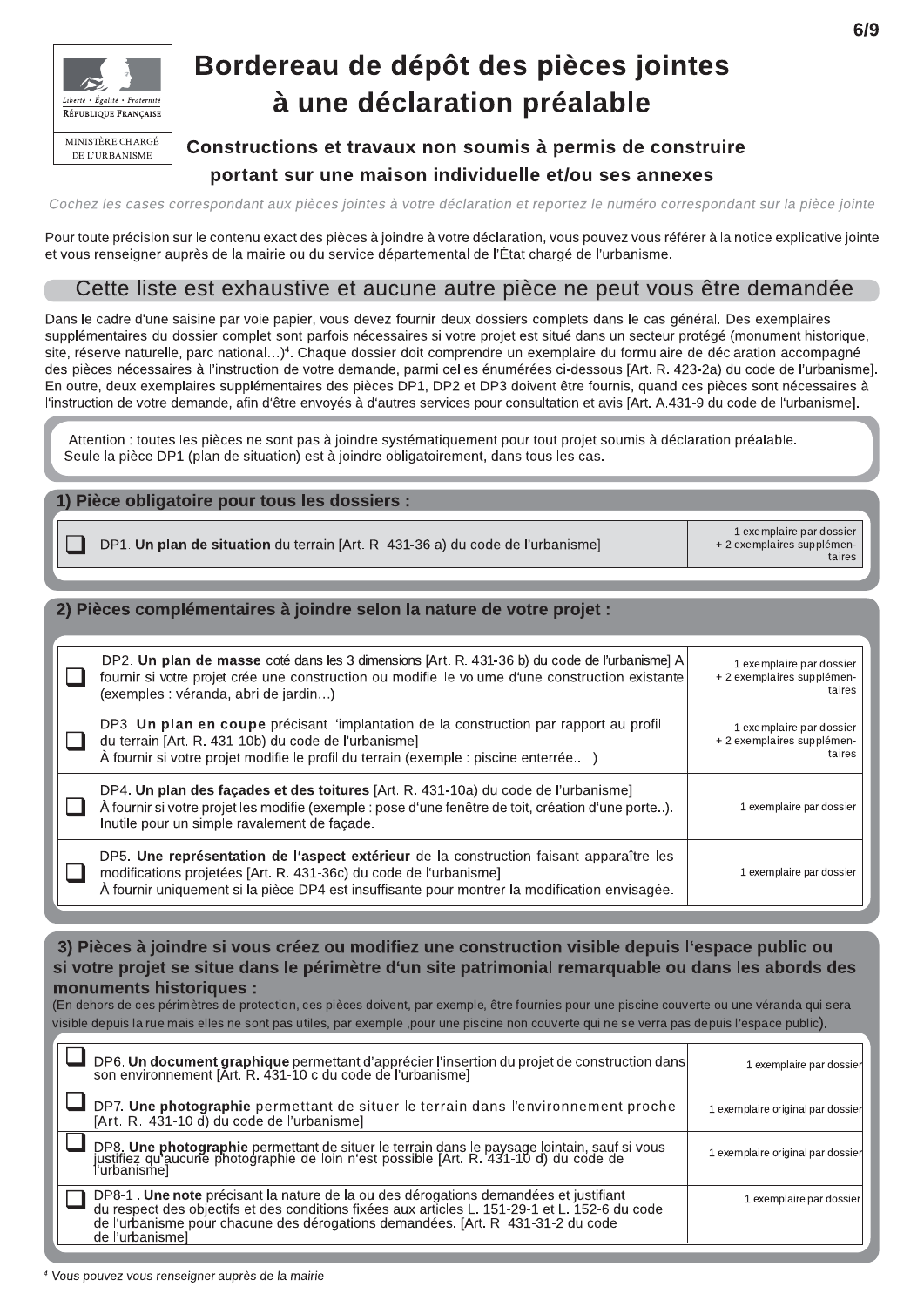|               | 4) Pièces complémentaires à joindre selon la situation de votre projet :                                                                                                                                                                                                                                                                                                                                                                    |                                                                                                                                                                                                                                                         |
|---------------|---------------------------------------------------------------------------------------------------------------------------------------------------------------------------------------------------------------------------------------------------------------------------------------------------------------------------------------------------------------------------------------------------------------------------------------------|---------------------------------------------------------------------------------------------------------------------------------------------------------------------------------------------------------------------------------------------------------|
|               | Si votre projet porte sur des travaux nécessaires à la réalisation d'une opération de restauration immobilière ou sur<br>un immeuble inscrit au titre des monuments historiques, sur un immeuble situé dans le périmètre d'un site patrimo-<br>nial remarquable ou abords des monuments historiques ou dans un coeur de parc national :                                                                                                     |                                                                                                                                                                                                                                                         |
|               | DP11. Une notice faisant apparaître les matériaux utilisés et les modalités d'exécution des<br>travaux [Art. R. 431-14, R. 431-14-1 et R. 441-8-1 du code de l'urbanisme]                                                                                                                                                                                                                                                                   | 1 exemplaire par dossier                                                                                                                                                                                                                                |
|               | Si votre projet se situe dans un coeur de parc national :                                                                                                                                                                                                                                                                                                                                                                                   |                                                                                                                                                                                                                                                         |
| $\mathcal{A}$ | DP11-1. Le dossier prévu au II de l'article R. 331-19 du code de l'environnement [Art. R.<br>431-14-1 et R. 441-8-1 du code de l'urbanisme]                                                                                                                                                                                                                                                                                                 | 1 exemplaire par dossier                                                                                                                                                                                                                                |
|               | Si vous demandez un dépassement de COS (coefficient d'occupation des sols) en cas de POS ou des règles de gaba-<br>rit en cas de PLU, en justifiant que vous faites preuve d'exemplarité énergétique ou environnementale :                                                                                                                                                                                                                  |                                                                                                                                                                                                                                                         |
|               | DP12-1. Un document prévu aux articles R. 171-1 à R.171-5 du code de la<br>construction et de l'habitation attestant que la construction fait preuve d'exemplarité<br>énergétique ou d'exemplarité environnementale ou est à énergie positive selon les critères<br>définis par ces dispositions [Art. R. 431-18 du code de l'urbanisme]                                                                                                    | 1 exemplaire par dossier                                                                                                                                                                                                                                |
|               | DP12-2. Un document par lequel le demandeur s'engage à installer des dispositifs conformes<br>aux dispositions de l'arrêté prévu au 2° de l'article R. 111-23 [Art. R. 431-18-1 du code de<br>l'urbanisme]                                                                                                                                                                                                                                  | 1 exemplaire par dossier                                                                                                                                                                                                                                |
|               | Si votre projet est accompagné d'une demande de dérogation à une ou plusieurs règles du plan local d'urbanisme ou<br>du document en tenant lieu pour réaliser des travaux nécessaires à l'accessibilité des personnes handicapées à un<br>logement existant :                                                                                                                                                                               |                                                                                                                                                                                                                                                         |
| $\Box$        | DP14. Une note précisant la nature des travaux pour lesquels une dérogation est sollicitée et<br>justifiant que ces travaux sont nécessaires pour permettre l'accessibilité du logement à des<br>personnes handicapées [Art. R. 431-31 du code de l'urbanisme]                                                                                                                                                                              | 1 exemplaire par dossier                                                                                                                                                                                                                                |
|               | Si votre projet est subordonné à une servitude dite « de cours communes » :                                                                                                                                                                                                                                                                                                                                                                 |                                                                                                                                                                                                                                                         |
|               | DP15. Une copie du contrat ou de la décision judiciaire relatif à l'institution de ces servitudes<br>[Art. R. 431-32 du code de l'urbanisme]                                                                                                                                                                                                                                                                                                | 1 exemplaire par dossier                                                                                                                                                                                                                                |
|               | Si votre projet est subordonné à un transfert des possibilités de construction :                                                                                                                                                                                                                                                                                                                                                            |                                                                                                                                                                                                                                                         |
| $\Box$        | DP16. Une copie du contrat ayant procédé au transfert des possibilités de construction résultant<br>du coefficient d'occupation des sols [Art. R. 431-33 du code de l'urbanisme]                                                                                                                                                                                                                                                            | 1 exemplaire par dossier                                                                                                                                                                                                                                |
|               | Si votre projet porte, dans un Plan de Sauvegarde et de Mise en Valeur (PSMV), sur des travaux susceptibles de modifier<br>l'état des éléments d'architecture et de décoration, immeubles par nature ou effets mobiliers attachés à perpétuelle<br>demeure au sens des articles 524 et 525 du code civil :<br>Si votre projet porte, dans un PSMV mis à l'étude, sur des travaux susceptibles de modifier les parties intérieures du bâti : |                                                                                                                                                                                                                                                         |
|               | DP17. Un document graphique faisant apparaître l'état initial et l'état futur de chacun des<br>éléments ou parties faisant l'objet de travaux [Art. R.431-37 du code de l'urbanisme]                                                                                                                                                                                                                                                        | 1 exemplaire par dossier                                                                                                                                                                                                                                |
|               | Si votre projet se situe dans un périmètre de projet urbain partenarial (PUP) :                                                                                                                                                                                                                                                                                                                                                             |                                                                                                                                                                                                                                                         |
|               | DP22. L'extrait de la convention précisant le lieu du projet urbain partenarial et la durée<br>d'exonération de la taxe d'aménagement [Art. R. 431-23-2 du code de l'urbanisme]                                                                                                                                                                                                                                                             | 1 exemplaire par dossier                                                                                                                                                                                                                                |
|               | Si votre projet nécessite un agrément :                                                                                                                                                                                                                                                                                                                                                                                                     |                                                                                                                                                                                                                                                         |
|               | DP23. La copie de l'agrément [Art. R. 431-16 g) du code de l'urbanisme]                                                                                                                                                                                                                                                                                                                                                                     | 1 exemplaire par dossier                                                                                                                                                                                                                                |
|               | Si votre projet déroge à certaines règles de construction et met en œuvre une solution d'effet équivalent :                                                                                                                                                                                                                                                                                                                                 |                                                                                                                                                                                                                                                         |
|               | DP24. L'attestation montrant le caractère équivalent des résultats obtenus par les moyens mis<br>en œuvre, ainsi que leur caractère innovant [Art. 5 de l'ordonnance n° 2018-937 du 30 octobre<br>2018 visant à faciliter la réalisation de projets de construction et à favoriser l'innovation]                                                                                                                                            | 1 exemplaire par dossier                                                                                                                                                                                                                                |
|               | Si votre projet se situe dans une zone réglementée dans le cadre de travaux conduisant à la création de locaux à usage<br>d'habitation dans un immeuble existant :                                                                                                                                                                                                                                                                          |                                                                                                                                                                                                                                                         |
|               | DP25. Le dossier de demande d'autorisation de travaux [Art. L.111-6-1-3 du code de la<br>construction et de l'habitation et arrêté du 8 décembre 2016 relatif aux modalités de constitution<br>du dossier de demande d'autorisation de travaux conduisant à la création de locaux à usage<br>d'habitation dans un immeuble existant]                                                                                                        | 3 exemplaires du dossier<br>spécifique<br>+ 1 exemplaire supplémen-<br>taire si l'avis ou l'accord est<br>requis de l'autorité compé-<br>tente dans le domaine de<br>l'architecture et du patrimoine<br>ou de l'architecte des Bâti-<br>ments de France |
|               |                                                                                                                                                                                                                                                                                                                                                                                                                                             |                                                                                                                                                                                                                                                         |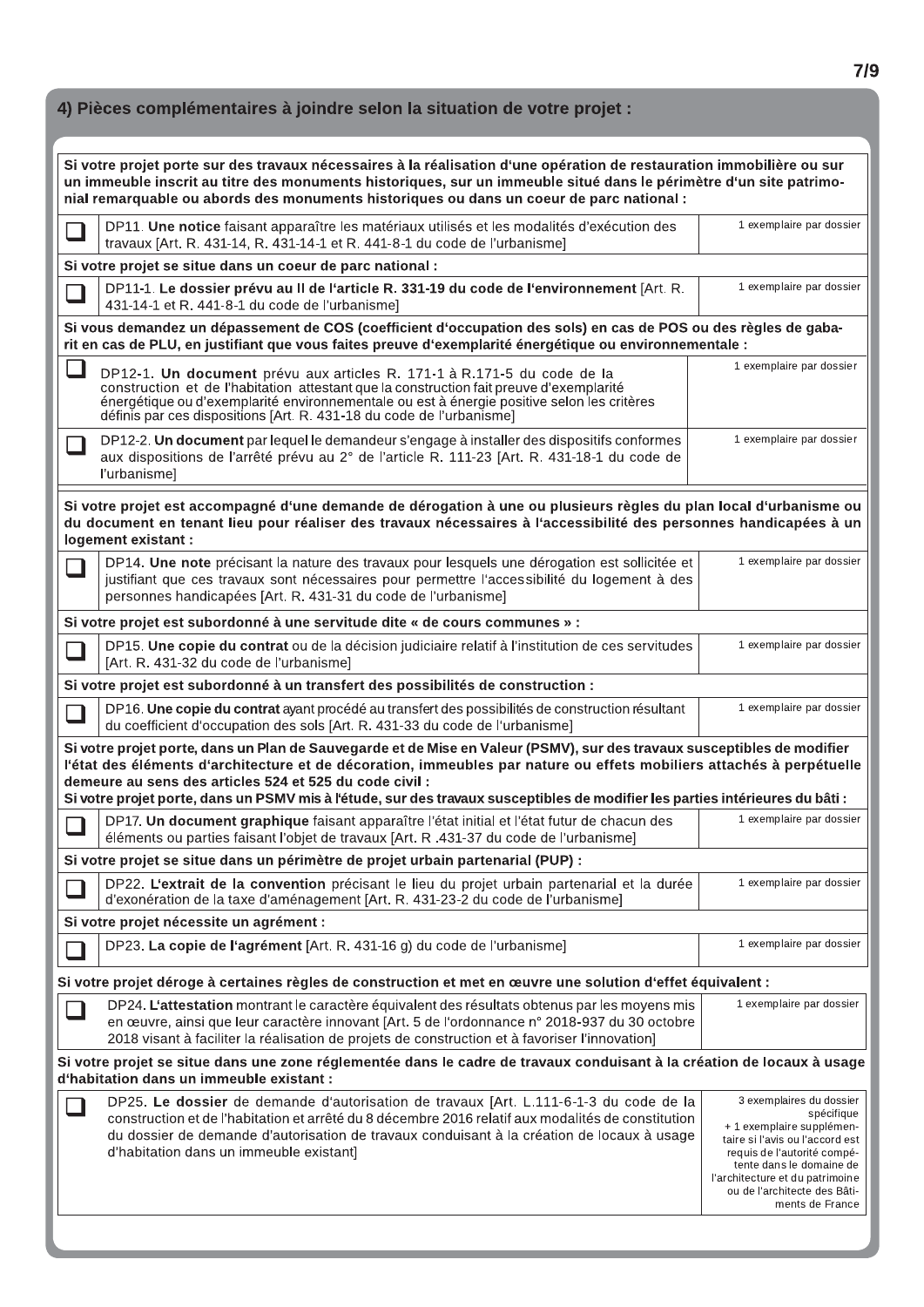

## Déclaration des éléments nécessaires au calcul des impositions pour une déclaration préalable

à la réalisation de constructions et travaux non soumis à permis de construire

## portant sur une maison individuelle et/ou ses annexes

## Informations nécessaires en application de l'article R. 431-5 du code de l'urbanisme

Cette déclaration sert de base au calcul des impositions dont vous êtes éventuellement redevable au titre de votre projet. Remplissez soigneusement les cadres ci-dessous et n'oubliez pas de joindre le cas échéant les documents complémentaires figurant au cadre 4. Cela peut vous permettre de bénéficier d'impositions plus favorables. Conservez soigneusement les justificatifs afférents à vos déclarations. Ils pourront vous être demandés ultérieurement.



## 1 - Renseignements concernant les constructions ou les aménagements

### 1.1 - Les lignes ci-dessous doivent être renseignées, quelle que soit la nature de la construction

| Surface taxable créée des parcs de stationnement couverts faisant l'objet d'une exploitation commerciale, ainsi que des locaux clos et couverts (2bis) |  |
|--------------------------------------------------------------------------------------------------------------------------------------------------------|--|
|                                                                                                                                                        |  |
|                                                                                                                                                        |  |

## 1.2 - Destination des constructions et tableau des surfaces taxables (1)

### 1.2.1 - Création de locaux destinés à l'habitation

| Dont:                                                       |                                                                     | Nombre de<br>logements créés | Surfaces créées (1)<br>hormis les surfaces<br>de stationnement<br>closes<br>et couvertes (2 bis) | Surfaces créées pour<br>le stationnement clos<br>et<br>couvert non situées<br>dans la verticalité du<br>bâti (2 bis) | Surfaces créées pour le<br>stationnement clos<br>et<br>couvert situées dans la<br>verticalité du bâti (2 bis) |
|-------------------------------------------------------------|---------------------------------------------------------------------|------------------------------|--------------------------------------------------------------------------------------------------|----------------------------------------------------------------------------------------------------------------------|---------------------------------------------------------------------------------------------------------------|
|                                                             | Ne bénéficiant pas de prêt aidé (3)                                 |                              |                                                                                                  |                                                                                                                      |                                                                                                               |
| Locaux à usage<br>d'habitation principale                   | Bénéficiant d'un PLAI ou LLTS (4)                                   |                              |                                                                                                  |                                                                                                                      |                                                                                                               |
| et leurs annexes (2)                                        | Bénéficiant d'un prêt à taux zéro (PTZ)<br>(5)                      |                              |                                                                                                  |                                                                                                                      |                                                                                                               |
|                                                             | Bénéficiant d'autres prêts aidés (PLUS,<br>LES, PSLA, PLS, LLS) (6) |                              |                                                                                                  |                                                                                                                      |                                                                                                               |
| Locaux à usage d'habitation secondaire et leurs annexes (2) |                                                                     |                              |                                                                                                  |                                                                                                                      |                                                                                                               |

### 1.2.2 - Extension (8) de l'habitation principale, création d'un bâtiment annexe à cette habitation ou d'un garage clos et couvert

| Pour la réalisation des ces travaux, bénéficiez-vous d'un prêt aidé (5) (6) ?<br>Oui $\Box$ Non $\Box$ Si oui, lequel ?                    |                                             |
|--------------------------------------------------------------------------------------------------------------------------------------------|---------------------------------------------|
|                                                                                                                                            | Quel est le nombre de logements existants ? |
|                                                                                                                                            |                                             |
| 1.2.3 Création d'abris de jardin, de pigeonniers et colombiers                                                                             |                                             |
|                                                                                                                                            |                                             |
| 1.3 – Autres éléments créés soumis à la taxe d'aménagement                                                                                 |                                             |
|                                                                                                                                            |                                             |
|                                                                                                                                            |                                             |
|                                                                                                                                            |                                             |
| 1.4 – Redevance d'archéologie préventive                                                                                                   |                                             |
| Votre projet affecte-t-il le sous-sol (terrassement(s), fondation(s), creusement, rabotage ou excavation) ?<br>Oui $\square$ Non $\square$ |                                             |

<sup>5</sup> Information à compléter uniquement si le projet de démolition s'accompagne d'un agrandissement